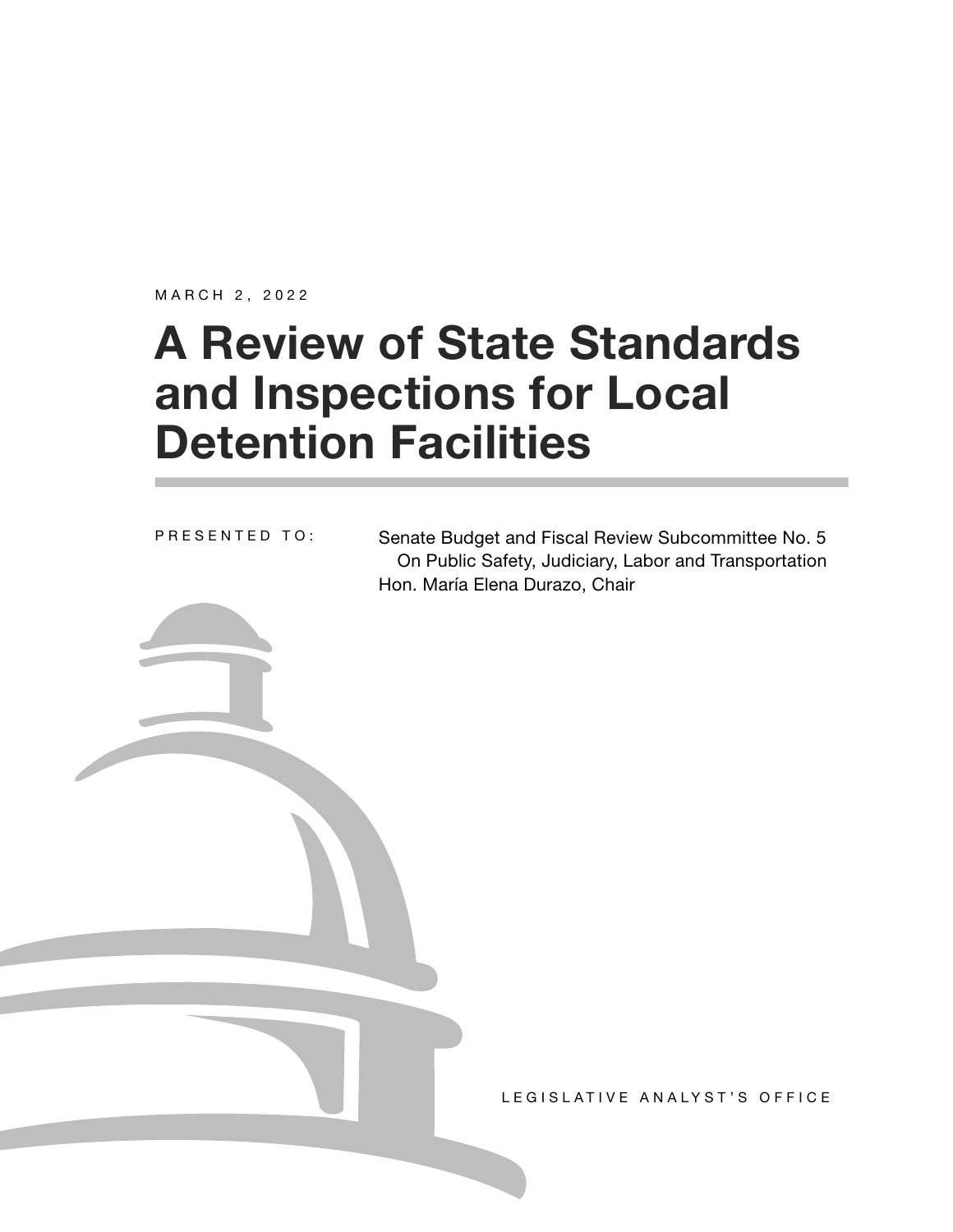## **Overview of Board of State and Community Corrections (BSCC)**

- *Main Responsibilities.* BSCC has four main responsibilities: (1) setting standards for and inspecting local detention facilities (such as county jails and juvenile halls), (2) setting standards for selection and training of local correctional staff, (3) administering various state and federal grant programs related to recidivism reduction and prevention strategies, and (4) administering the state's construction financing program for local detention facilities.
- *Governance.* The agency is overseen by a 13-member board. In addition to a chair, statute requires the board to include two administrators from the California Department of Corrections and Rehabilitation, five local law enforcement officials, one county supervisor or administrative officer, a judge, two providers of rehabilitative services, and a member of the public. Ten members including the chair—are appointed by the Governor and subject to Senate confirmation.
- *Executive Steering Committees (ESCs) and Working Groups.* Statute requires the board to regularly seek advice from a balanced range of stakeholders and subject matter experts. To fulfill this requirement, BSCC uses:
	- *ESCs* that are appointed by the board to carry out specified tasks, such as overseeing the review of local detention facility standards and recommending changes. The board either approves, rejects, or revises those recommendations.
	- *Working groups* that are appointed by ESCs to carry out subtasks and make recommendations. For example, the ESC tasked with reviewing local detention facility standards convenes multiple working groups, each focused on a particular subject area (such as nutritional health).

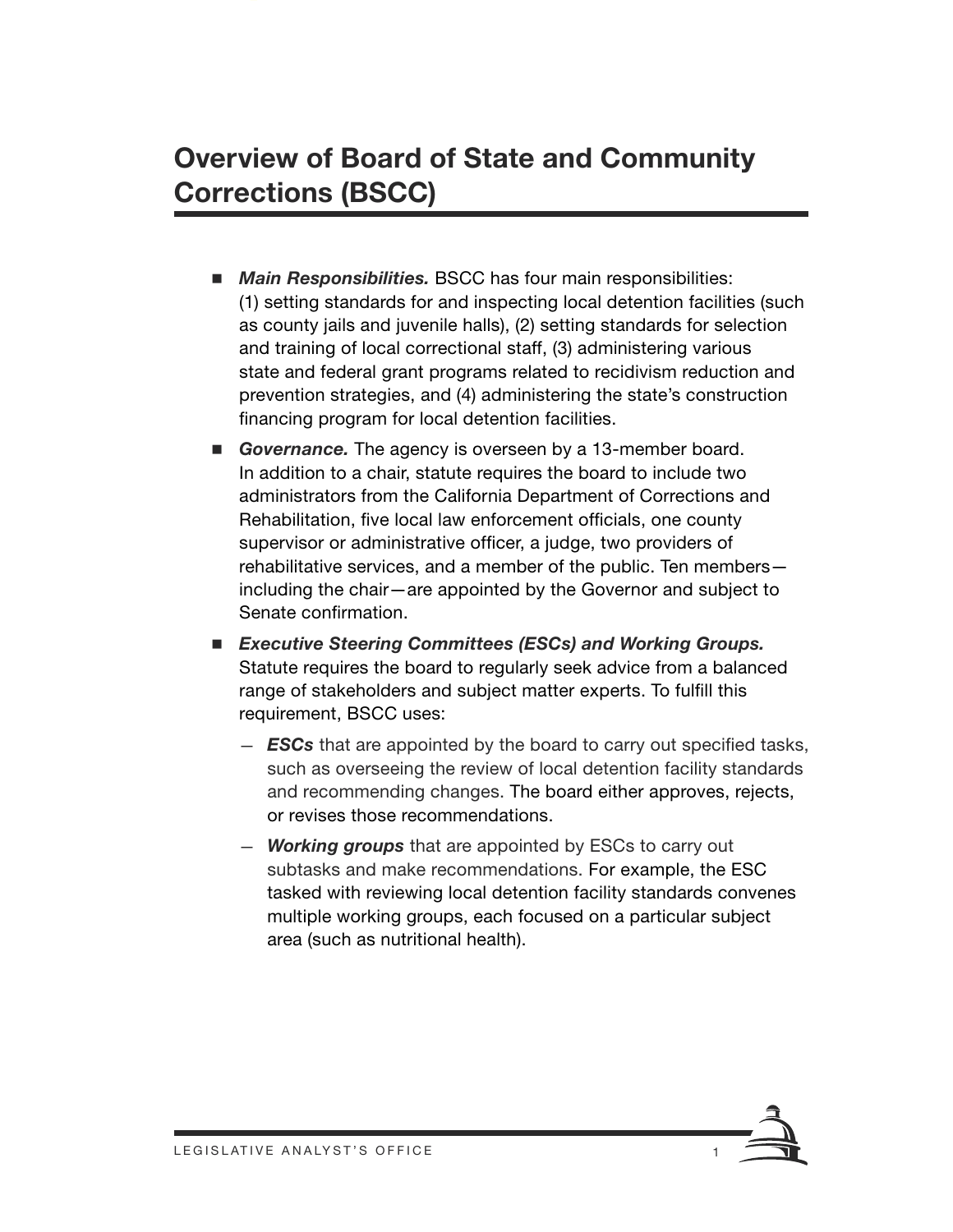#### **BSCC Performs Certain Activities**

- *Maintenance of Minimum Standards for Facility Construction and*  **Operation.** BSCC is required to create such local detention facility standards, as well as review and consider revisions to them once every two years. This work is done primarily by ESCs and working groups.
- Inspections of Each Facility to Assess Compliance With **Standards.** Inspectors review policy manuals and documentation of operations (such as log books); tour the facilities; and interview staff, inmates, and detained youth. BSCC staff work with facility staff to develop a corrective action plan if areas of noncompliance are identified.
- *Reporting on Compliance With Standards.* Statute requires BSCC to provide inspection reports to facility administrators and certain other local officials, such as the presiding judge in the county. BSCC must post all inspection reports on its website and submit a summary report to the Legislature every other year.
- *Does Not Include Enforcement.* While statute requires BSCC to report which adult detention facilities are not in compliance with the standards, it does not give BSCC a mechanism to enforce the standards (such as by fining facilities).

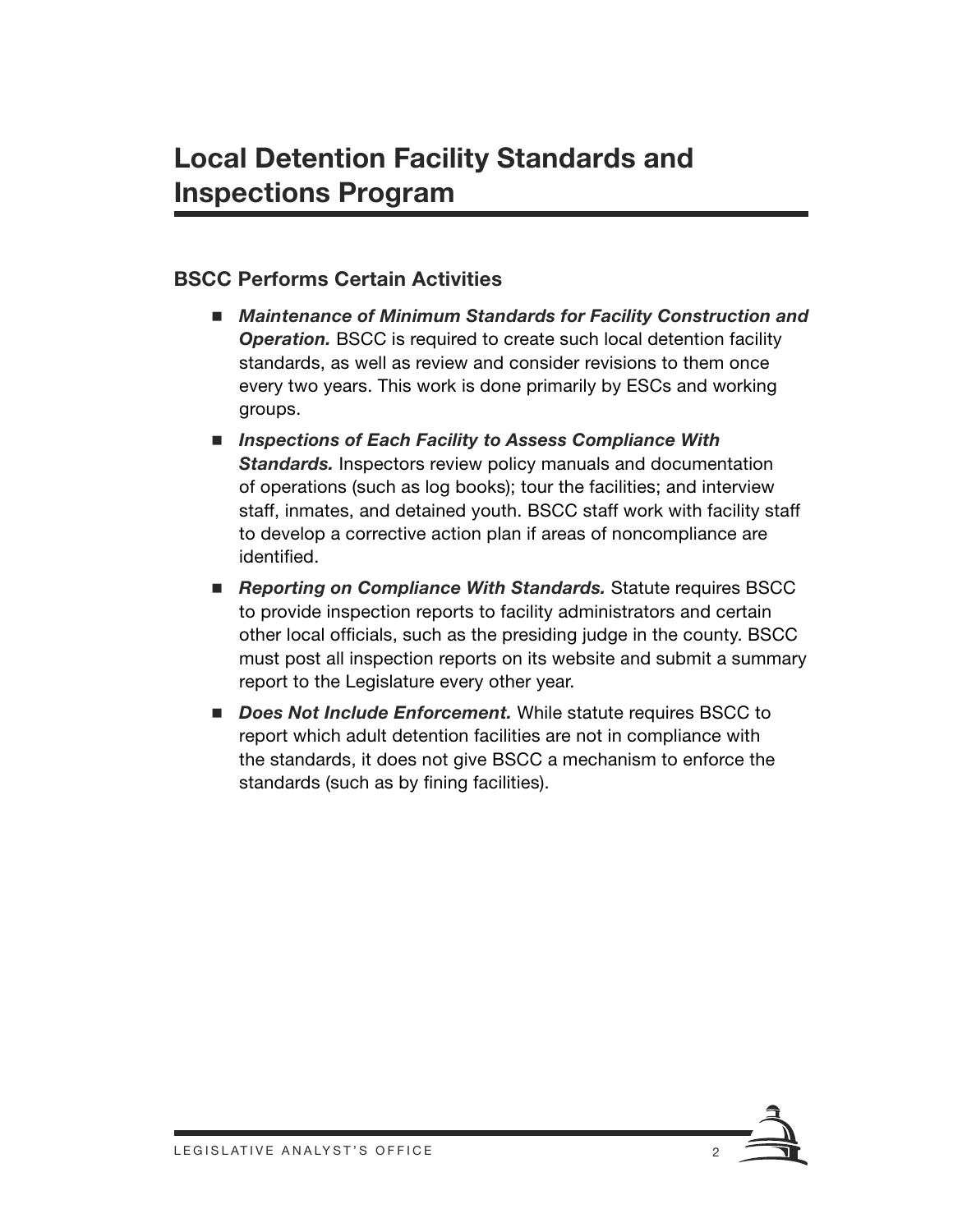## **Local Detention Facility Standards and Inspections Program**

#### *(Continued)*

#### **BSCC Recently Modified Program**

- High profile cases of inmate mistreatment have raised concerns about conditions inside California jails. Following these concerns, and citing an overall insufficient level of accountability and oversight of jails, the Governor directed BSCC in January 2020 to modify the standards and inspections program to:
	- *Ensure Standards Are Consistent With National Best Practice.*  As part of its existing biennial standards revision process, BSCC staff have started providing the working group members with reading materials on possible best practices for operating detention facilities.
	- *Prioritize Inspections and Technical Assistance for Facilities With History of Noncompliance.* In response to this directive, BSCC requested and received \$2.9 million and 14 positions in 2021-22 and ongoing to inspect each facility at least annually, rather than once every two years as was generally done previously. These resources also allow BSCC to conduct additional inspections or technical assistance for facilities struggling to comply with the standards.
	- *Highlight Noncompliance Through Public Board Meetings.*  BSCC now asks agencies that do not address areas of noncompliance within specified time periods to appear before the board at a public meeting to discuss why they are not compliant. However, attendance is optional.

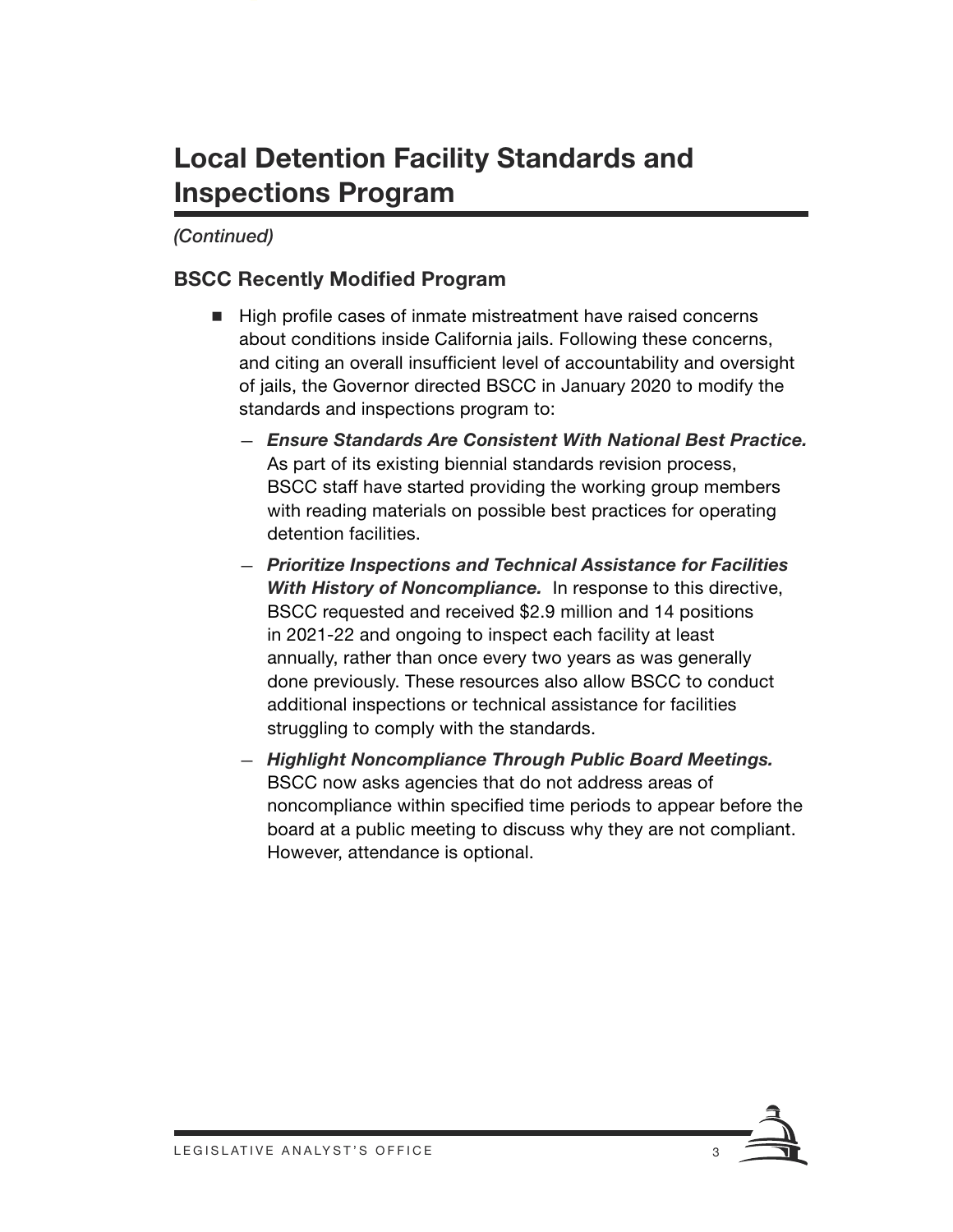### **Standards and Inspections Program Lacks Clear Mission and Goals**

- **Program Mission and Goals Not Specified in Statute.** In our report, *[A Review of State Standards and Inspections for Local Detention](https://lao.ca.gov/Publications/Report/4371)  [Facilities](https://lao.ca.gov/Publications/Report/4371)*, we find that the lack of a clear statutory mission and goals makes it unclear whether the intended mission of the program is to assist local government in determining legal requirements for facility conditions, create statewide uniformity in facility operations, ensure humane and safe conditions, or something else.
- Leaves Significant Discretion to Administration to Define Mission *and Goals.* The absence of a defined program mission and goals in statute leaves significant discretion to BSCC and the administration in determining how to operate the program. While there is some consensus that the current informal mission of the program is generally to promote legal, humane, and safe conditions, nothing prevents the current administration from operating the program based on a different mission. Furthermore, the lack of clearly defined goals leaves significant discretion to BSCC and the administration in how to further whatever informal mission is adopted.
- *Undermines Legislative Oversight.* Without clear program mission and goals, it is difficult for the Legislature to assess whether the program (1) fulfills an important state function that is consistent with its priorities, (2) is appropriately structured and resourced or should even continue to exist, or (3) is operating effectively and achieving its goals.

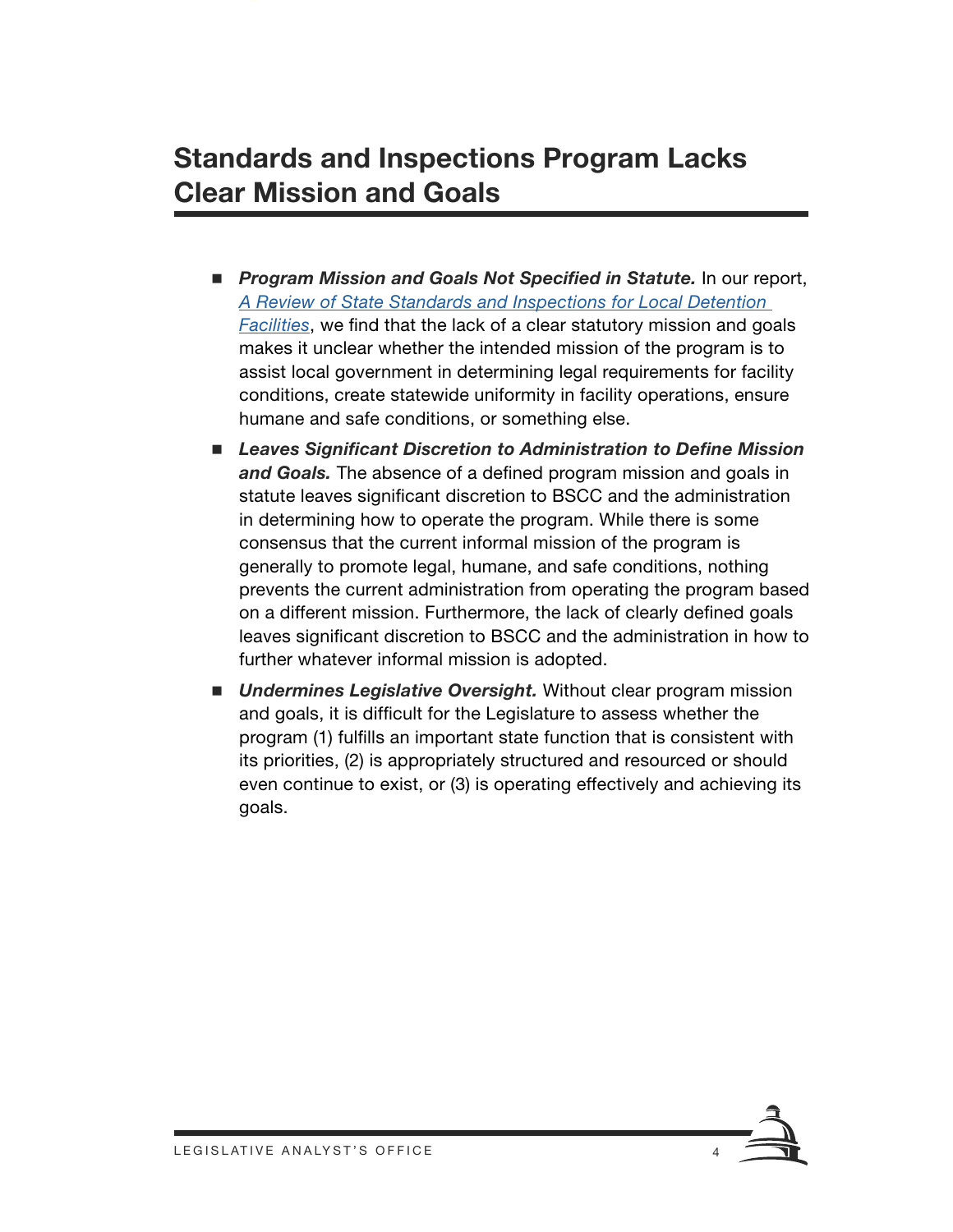#### **Establish Clear Program Mission and Goals**

- *Program Mission: Promote Legal, Humane, and Safe Conditions.*  Based on our discussions with various stakeholders and review of best practices, we recommend that the Legislature establish this mission in statute. To further this mission, we recommend establishing the following goals in statute.
- *Program Goal: Maintain Standards That Help Local Leaders Determine and Meet Legal Requirements.* Much of what defines legally acceptable conditions of detention is based on past court decisions known as case law. The state can help facility administrators monitor and translate case law into practice. Moreover, it is likely more efficient for the state to translate case law into standards than for each facility to do so separately. By inspecting facilities relative to these standards, the state can help facility administrators meet legal requirements.
- Program Goal: Facilitate Transparency and Accountability *Through Standards and Inspections.* There are special challenges to ensuring transparency and accountability in detention facilities, such as the fact that they are removed from public view. The state can provide local leaders and other stakeholders with an independent assessment of how facilities compare to legal standards and generally accepted practices. This can help ensure needed changes are implemented.
- *Program Goal: Promote Equitable Provision of Legal, Humane, and Safe Conditions.* If standards are not crafted with acknowledgment that different groups have different needs, they could inadvertently create inequitable outcomes. This is particularly important given that local detention facilities tend to have relatively large populations of vulnerable groups.

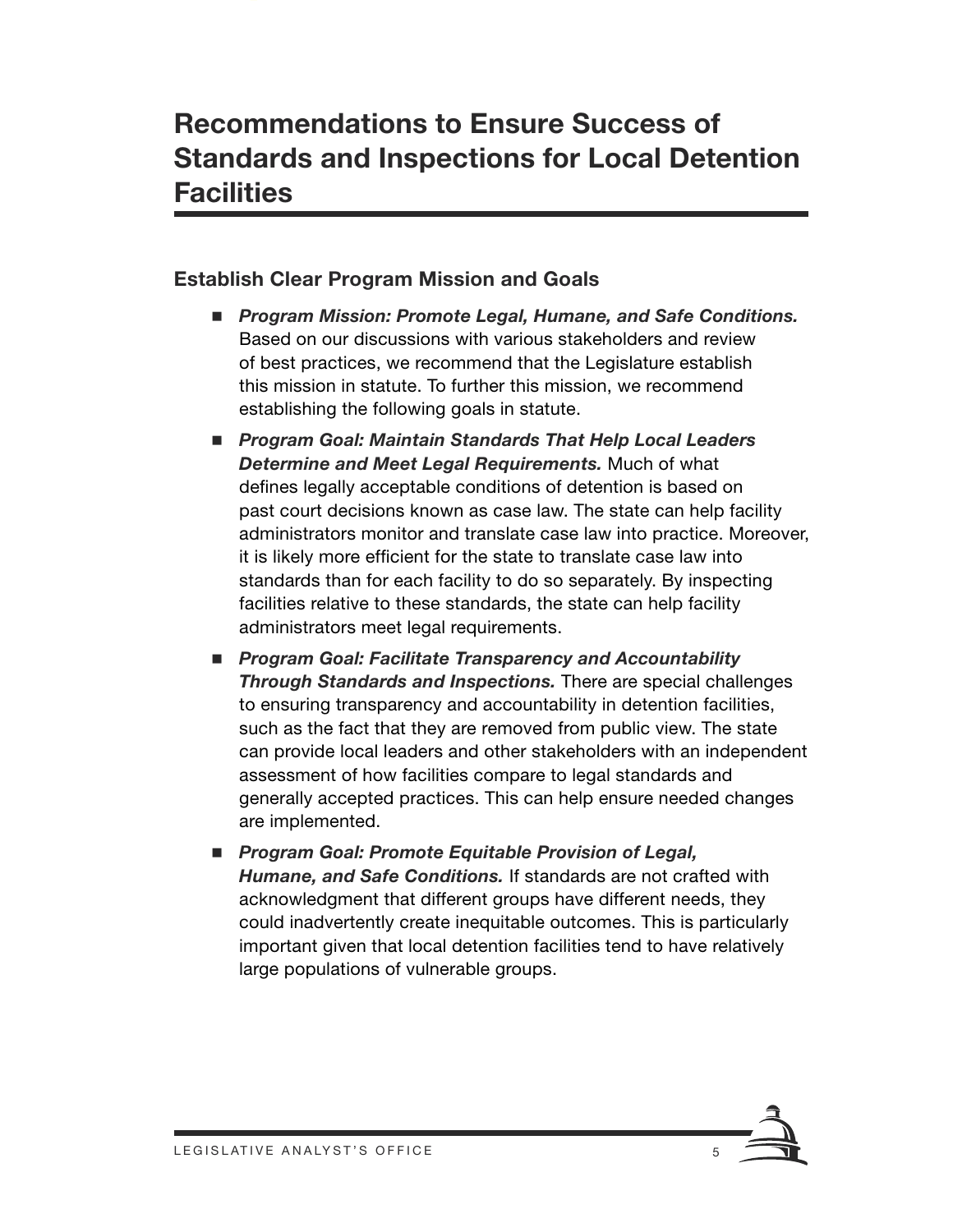### **Recommendations to Ensure Success of Standards and Inspections for Local Detention Facilities**

#### *(Continued)*

 *Program Goal: Provide Technical Assistance and Statewide Leadership to Facilitate Systemic Improvement.* State level standards and inspections agencies are well positioned to support local communities in meeting standards, including addressing root causes of noncompliance. For example, inspectors can facilitate knowledge sharing between facilities and identify systemic challenges faced statewide.

#### **Balance Board Membership to Facilitate Oversight**

- *Add Board Members With Expertise in Oversight.* As of January 2022, 7 of the 13 BSCC board members were administrators of law enforcement agencies, 4 of which operated facilities inspected by the program. In addition, the board does not include designated slots for members with experience providing external oversight of such facilities, such as someone with experience in litigating local detention conditions. Accordingly, we recommend adopting legislation to add board members with professional expertise in advocacy for and oversight of detention conditions.
- *Increase Number of Members Appointed by Legislature.* Currently, 10 out of 13 BSCC board members are appointed by the Governor. In order to create a better balance and enhance legislative oversight, we recommend that more board members be subject to appointment by the Legislature.

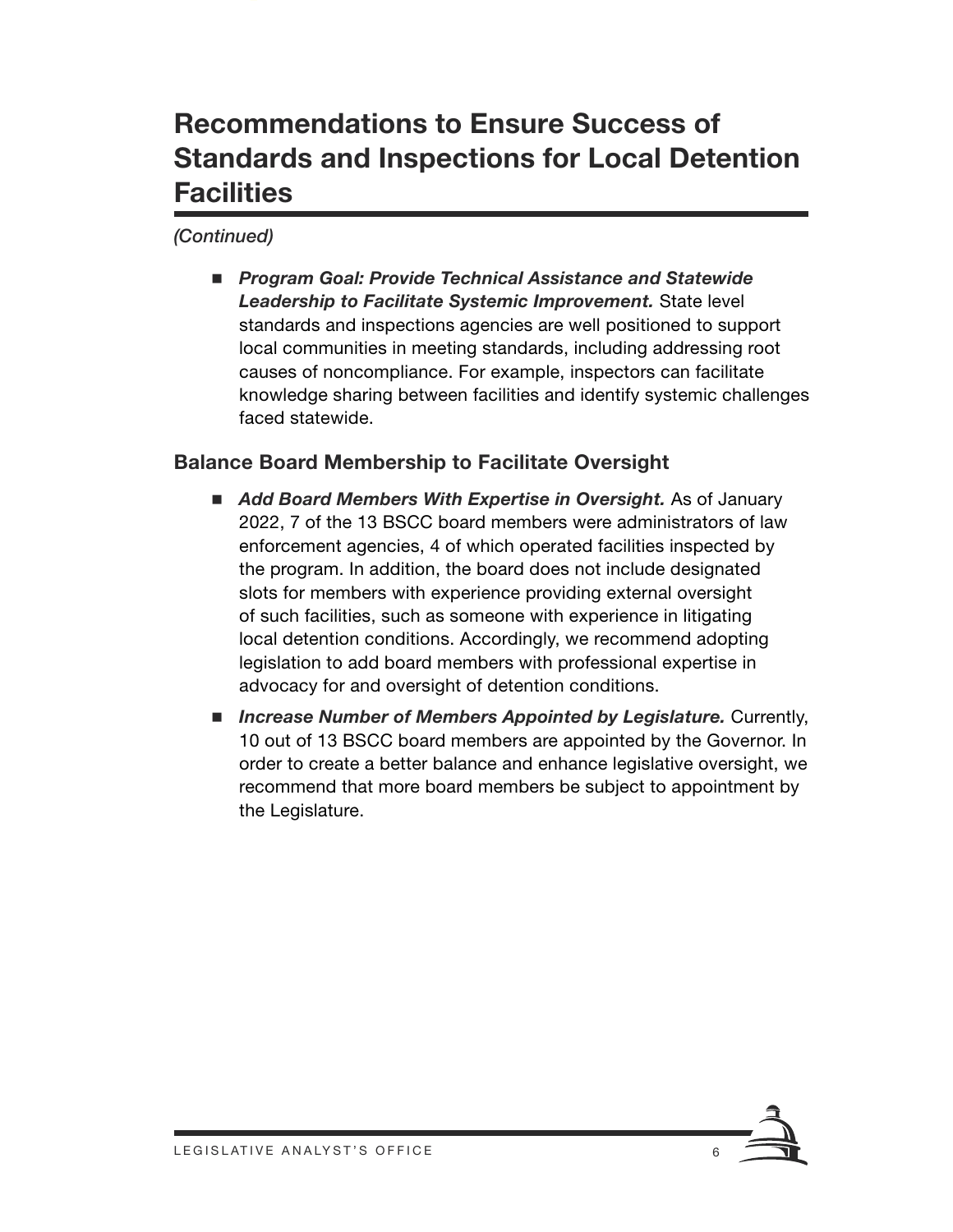### **Recommendations to Ensure Success of Standards and Inspections for Local Detention Facilities**

#### *(Continued)*

#### **Require Plan to Align Program With Mission and Goals**

- We recommend directing BSCC to develop a detailed plan for how to align the program with our recommended mission and goals. This will (1) enable the Legislature to determine whether any statutory changes are needed and/or whether to provide BSCC with additional resources to implement the plan and (2) facilitate future evaluation of program effectiveness. To guide development of the plan, we recommend requiring that the plan describe how BSCC will achieve the following outcomes.
- *Standards Reflecting Minimum Legal, Humane, and Safe Conditions.* The plan should outline how the standards will be revised to (1) be more specific such that they effectively communicate what legal, humane, and safe conditions are and (2) ensure that standards equitably address the specialized needs of all inmates and detained youth.
- High-Quality, Risk-Based Inspection Strategy to Ensure Pressing *Issues Are Found Quickly.* The plan should include consideration of key information (such as reported standards violations) that BSCC could use to more strategically target inspections.
- Specific Benchmarks to Ensure Inspections Effectively Provide *Transparency.* The plan should indicate how BSCC will develop clear, transparent benchmarks for inspections; guidance for interpreting subjectivity in the standards; and a quality assurance process to ensure inspectors meet these benchmarks.
- Quality Reporting to Support Transparency and Accountability. The plan should outline how BSCC will improve the quality of its reporting on the results of inspections, such as by ensuring reports clearly describe violations and issuing special reports to highlight serious violations.
- **Technical Assistance and Statewide Leadership.** The plan should give consideration to (1) providing longer term, more complex technical assistance to facilities and (2) how BSCC can help highlight and promote promising practices to facilitate continuous, systemic improvement in detention facilities.